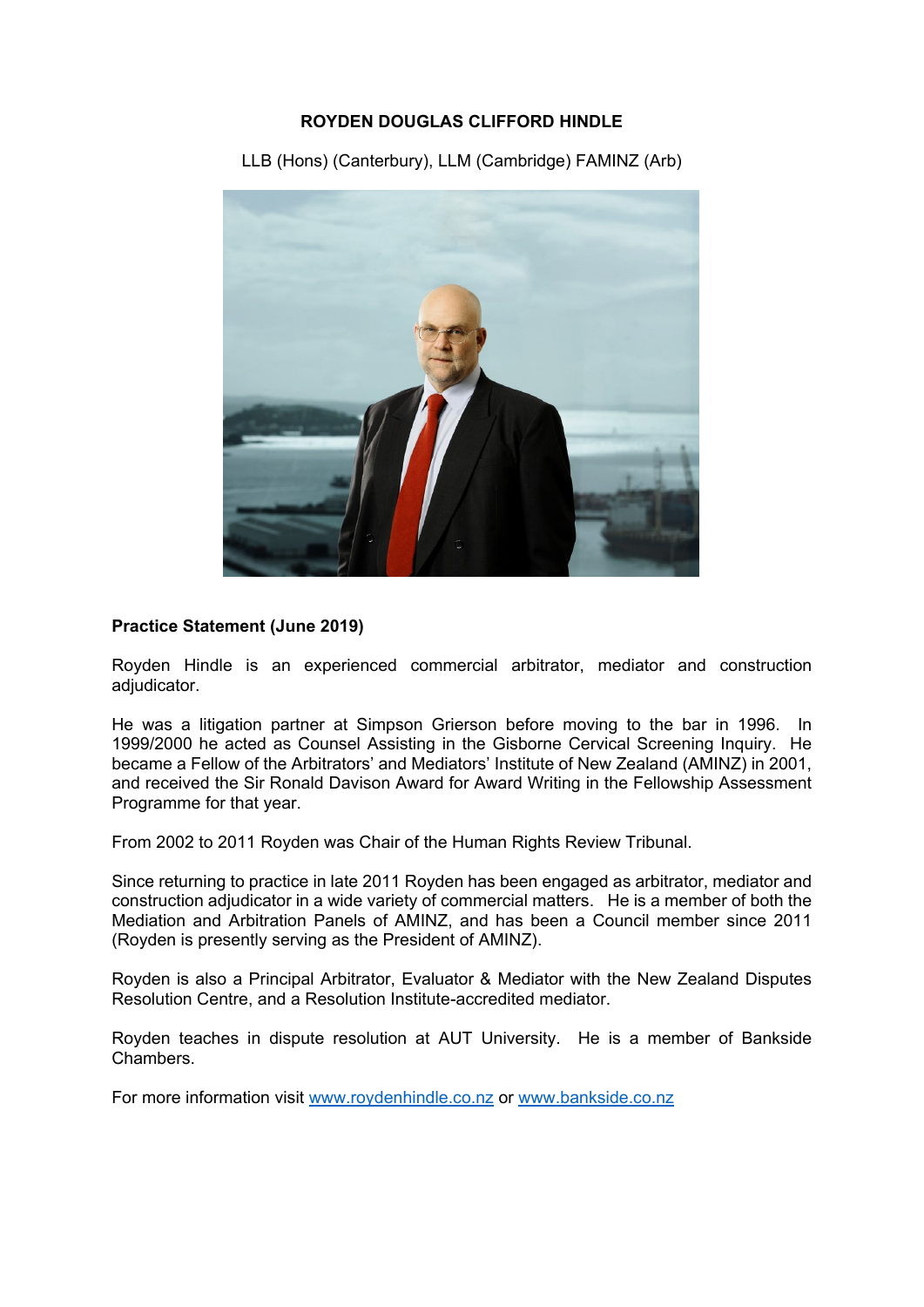## **Personal Details**

| Address                                                                      | (Work)                                                                                                                                                                                        | <b>Bankside Chambers</b><br>Level 22<br><b>Lumley Building</b><br>88 Shortland Street<br>Auckland 1010 |
|------------------------------------------------------------------------------|-----------------------------------------------------------------------------------------------------------------------------------------------------------------------------------------------|--------------------------------------------------------------------------------------------------------|
|                                                                              | (Home)                                                                                                                                                                                        | 43 Faulder Avenue<br>Westmere<br>Auckland 1022                                                         |
| <b>Telephone</b>                                                             |                                                                                                                                                                                               | (09) 379 0802 (work)<br>(021) 413 531 (mobile)                                                         |
| Email                                                                        |                                                                                                                                                                                               | royden@roydenhindle.co.nz                                                                              |
| Date of birth                                                                |                                                                                                                                                                                               | 21 October 1959                                                                                        |
| Health                                                                       | Excellent                                                                                                                                                                                     |                                                                                                        |
| <b>Family status</b><br>Married to Jane Bawden; two children: Hugh and Laura |                                                                                                                                                                                               |                                                                                                        |
| <b>Nationality</b>                                                           |                                                                                                                                                                                               | New Zealand                                                                                            |
| <b>Brief biographical notes</b>                                              |                                                                                                                                                                                               |                                                                                                        |
| 1959:                                                                        | Born Harare, Zimbabwe (family moved to Durban, South Africa in 1960).                                                                                                                         |                                                                                                        |
| 1973:                                                                        | Family moved from South Africa to Hamilton, New Zealand. Attended Hillcrest<br>High School.                                                                                                   |                                                                                                        |
| 1978:                                                                        | Enrolled University of Canterbury.                                                                                                                                                            |                                                                                                        |
| 1982:                                                                        | Graduated LLB (Hons). Moved to Auckland to take up position as law clerk at<br>Russell McVeagh McKenzie Bartleet & Co – predominantly property and<br>commercial practice under Mr W M Brown. |                                                                                                        |
| 1983:                                                                        | Admitted as a Barrister and Solicitor of the High Court of New Zealand.                                                                                                                       |                                                                                                        |
| 1984:                                                                        | Joined Simpson Grierson as staff solicitor, commercial department under<br>Mr C R St Clair Brown.                                                                                             |                                                                                                        |
| 1984/1985:                                                                   | Cambridge University, Gonville & Caius College. Graduated LLM 1985.<br>Returned to Simpson Grierson's litigation department, under Mr R H Hansen<br>(as he was) and Mr M S Cole.              |                                                                                                        |
| 1989:                                                                        | Admitted to the partnership of Simpson Grierson. General litigation practice in<br>civil and commercial matters (including arbitration).                                                      |                                                                                                        |
| 1994:                                                                        | Accredited as LEADR mediator. Leader, Simpson Grierson Litigation Business<br>Group.                                                                                                          |                                                                                                        |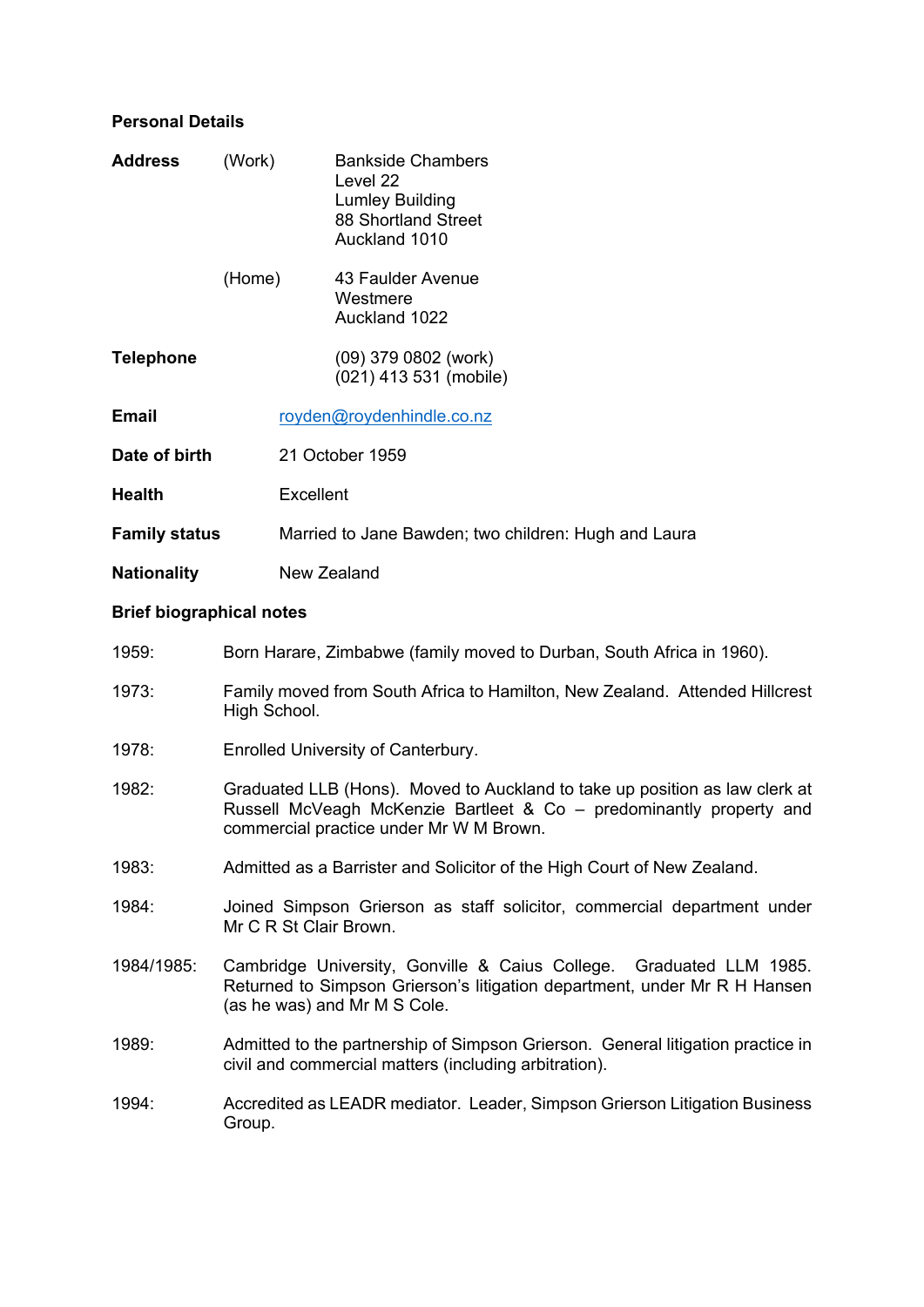1996: Commenced practice as a barrister, initially as one of the founding members of Park Chambers, Victoria Street, Auckland but after 2000 with Ms K G Davenport in a smaller set in High Street, Auckland. 1998: Admitted as Associate, Arbitrators' and Mediators' Institute of New Zealand. 1999/2000: Acted as Counsel Assisting the Gisborne Cervical Screening Inquiry. 2001: Admitted as Fellow, Arbitrators' and Mediators' Institute of New Zealand. 2002: Appointed Chairperson, Human Rights Review Tribunal (initially on a part-time basis). 2005: Role as Chairperson of the Human Rights Review Tribunal becomes a full-time position. 2010: Admitted to the AMINZ panel of Arbitrators. 2011: Returned to private practice at Bankside Chambers as an advocate, arbitrator and mediator. Requirements for accreditation as mediator by IAMA (Australia)/LEADR (New Zealand) completed March 2011.

### **General**

The attached table of cases will indicate the scope of my practice as an advocate.

In the mid to late 1980's I was duty solicitor in the District Court from time to time, and I had a number of appointments as counsel for legally aided defendants in the District Court's summary jurisdiction. However, aside from that and a few years of practice in property and commercial matters, I have been engaged in civil litigation and alternative dispute resolution throughout my career.

During the period from 1988 to 1995 a significant part of my professional time was taken up with an arbitration in connection with the log supply agreement upon which the pulp and paper mill at Kawerau had been established. The substantive hearings ran throughout 1993. I was solicitor on the record, and counsel at the hearings with Mr A R Galbraith QC (we appeared for Tasman Pulp and Paper Ltd, Tasman Forestry Limited as well as other relevant companies in the Fletcher Challenge Group).

I maintained an interest in forestry-related matters, and in the period from 2003 to 2009 I was independent director of a joint venture forestry company Mangakahia Forests Limited, which had a significant forest estate in Northland (the joint venture parties being Hancock Natural Resources Group and Global Forest Partners LP at the date of the dissolution of the joint venture in 2009).

In 1999/2000 I acted as counsel assisting the Commission of Inquiry into the Cervical Screening Programme.

I was *amicus curiae* in the High Court in *re HIH Casualty and General Insurance (NZ) Ltd*  (High Court, Auckland, CIV -2003-404-2838, 17 December 2003 per Paterson, J) I have also acted as *amicus curiae* in the Maori Land Court at Whangarei in two separate matters.

I was retained by the Complaints Assessment Committee of the Dentists' Disciplinary Tribunal to pursue claims in that forum: see as an example *Jenkins* v *Dentists Disciplinary Tribunal*  [2002] NZAR 542. I also appeared in what was the Complaints Review Tribunal as counsel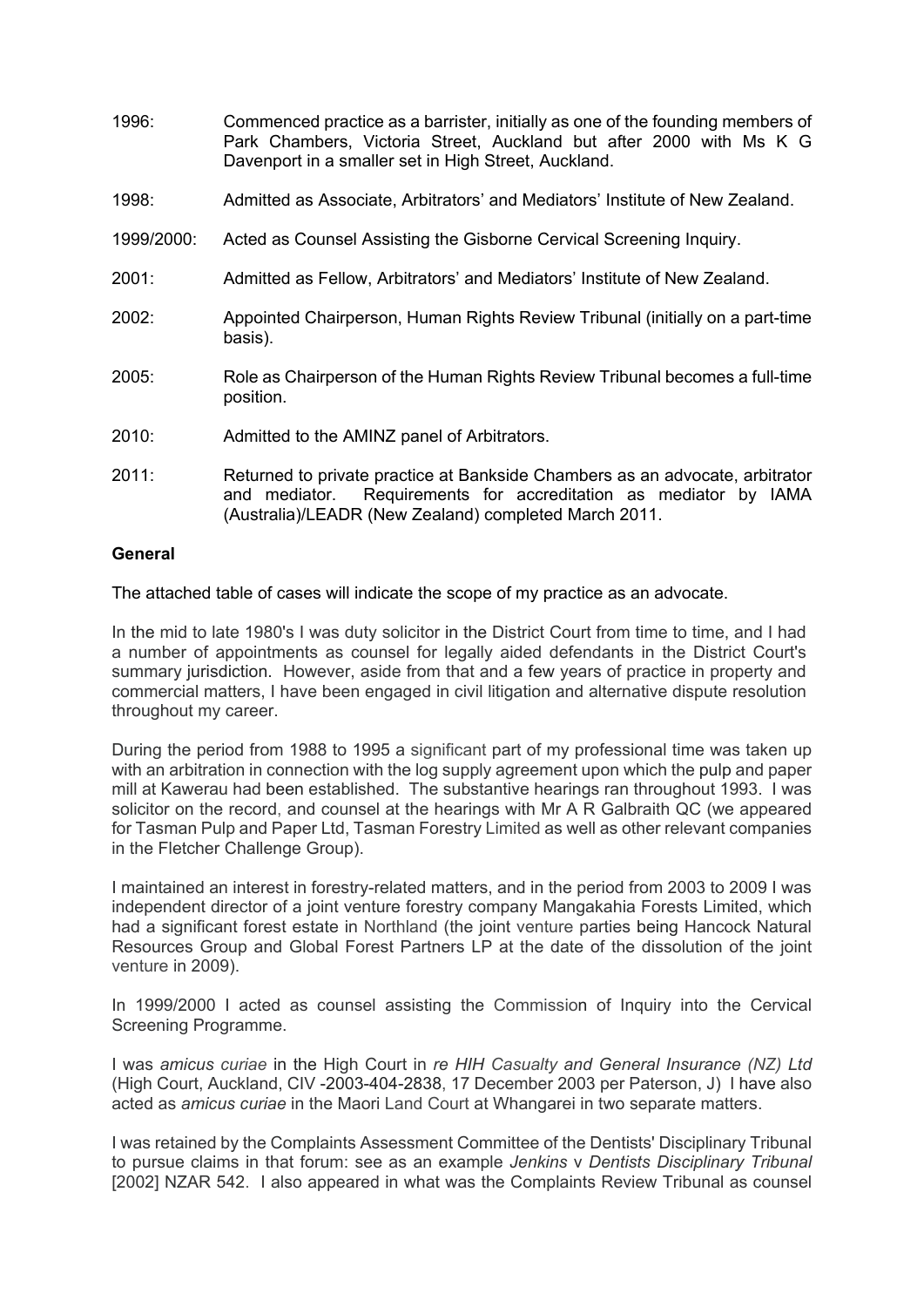for the Proceedings Commissioner under the Human Rights Act 1993 (i.e, before the amendments to the Human Rights Act in 2001, and my appointment to the Tribunal in 2002).

I attended the NZLS Litigation Skills course in 1987, and the Advanced Course in 1997. I have acted as faculty member at the NZLS Litigation Skills and the Advanced Litigation Skills courses many times over the years.

I was moderator for the College of Law Advocacy and Litigation Practice Examinations from 2004 to 2016.

Note that all of the decisions during my time as Chairperson of the Human Rights Review Tribunal can be accessed at http://www.nzlii.org/nz/cases/NZHRRT/. To illustrate my work with the Tribunal I note the following examples:

- *Child Poverty Action Group Inc v Attorney-General* (2005) 7 HRNZ 939 Part 1A Human Rights Act 1993, affirmed by High Court in *Attorney-General v Human Rights Review Tribunal & Child Poverty Action Group Inc* (2006) 18 PRNZ 295. Note substantive decision is *Child Poverty Action Group Inc v Attorney-General* [2008] NZHRRT 31;
- *Howard v Attorney-General* [2007] NZHRRT 24 (Part 1A HRA; deference to Parliament and the idea of 'dialogue') and [2008] NZHRRT 10 (first declaration of inconsistency made under Part 1A HRA;
- *Trevethick v Ministry of Health* [2007] NZHRRT 7 and [2007] NZHRRT 21 (statutory interpretation; definition of disability; affirmed by High Court in *Trevethick v Ministry of Health* (Wellington, CIV-2007-485-2449, 1 April 2008 per Dobson J).;
- *Bullock v Dept of Corrections* [2008] NZHRRT 4 (Part 2 HRA gender discrimination and cultural practices);
- *Director of Proceedings under Health & Disability Commissioner Act 1994 v Mogridge* [2007] NZHRRT 27 (Health and Disability – awards of damages incl. exemplary damages);
- *Director of Human Rights Proceedings v Commissioner of Police* [2007] NZHRRT 5 (Privacy, including issues of name suppression; see also the decision of the High Court on appeal in *Commissioner of Police v Director of Human Rights Proceedings* (Wellington, CIV-2007-485-000644, 2 October 2007 per Clifford J, S Ineson & J Grant).
- *Idea Services v Attorney-General* [2011] NZHRRT 11 (Part 1A HRA in context of cost cutting measures by Ministry of Health).

I have addressed a number of conferences over the years, but note in particular a paper *'Rights Against Legislated Discrimination: A Sleeping Giant? Part lA o/the Human Rights Act 1993* [2008] NZ Law Rev. 213.

### *Present*

My present practice is almost entirely in the neutral roles of arbitrator, adjudicator, mediator or facilitator.

Since 2012 I have been engaged as arbitrator in over 40 matters that have given rise to contested interlocutory rulings (for example, as to jurisdiction), awards after hearing and/or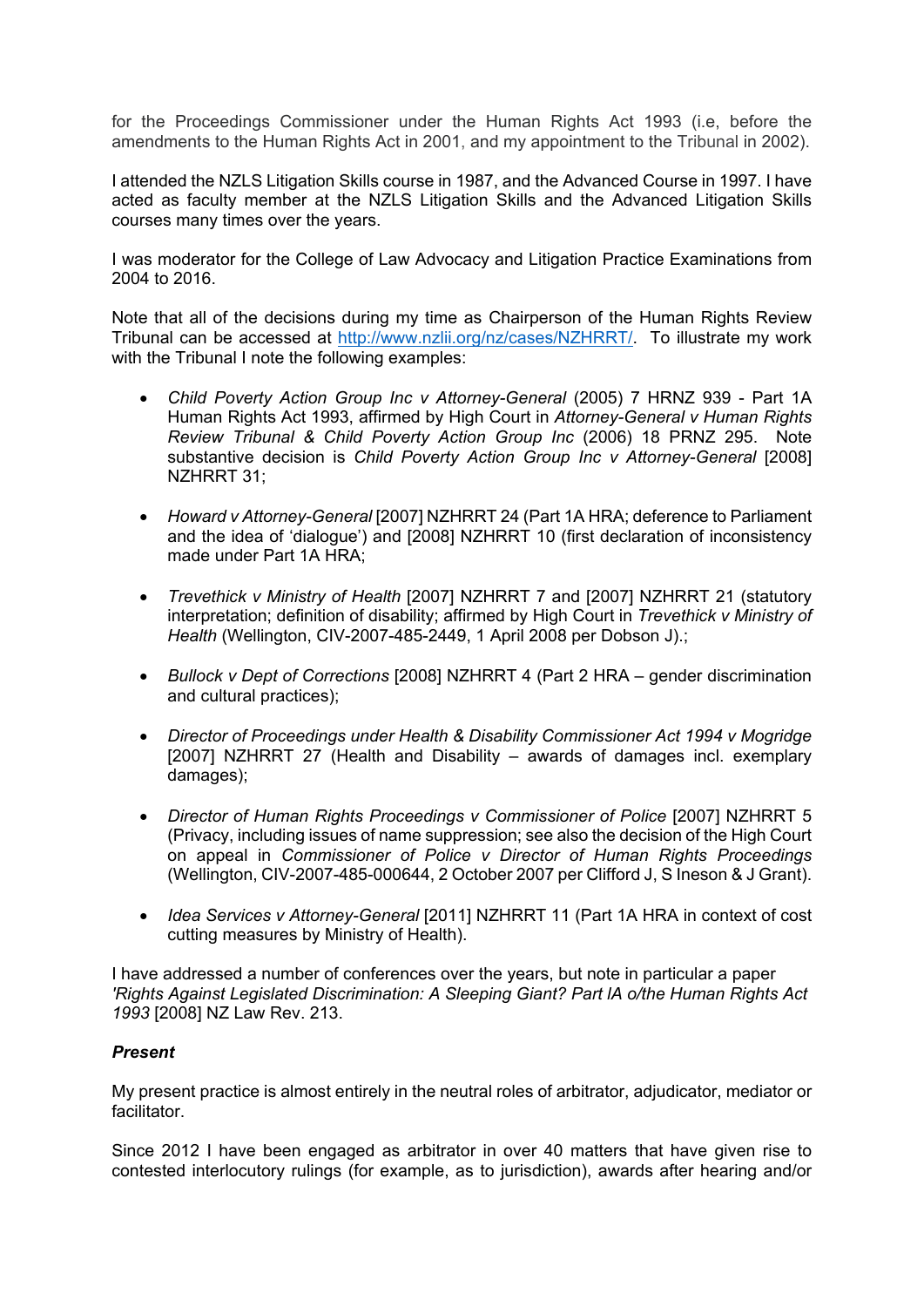final awards (I omit appointments where no significant steps were ultimately taken). I have also delivered over 50 Construction Contracts Act determinations, as well as a number of other decisions in the context of private professional and sporting disciplinary processes.

I am regularly retained as a commercial mediator, and was named in the 2016 LawFuel list of the top 10 mediators in New Zealand.

#### **Interests**

I was a Trustee of the New Zealand International Yachting Trust since its establishment in 1986 to 2012. I also participated actively in on-shore and off-shore yachting events, including what was then the Pan Am Clipper Cup (Hawaii, 1984), Sydney/ Hobart events (1990 and 1992), Flying Fifteen National Regattas (1995, 1996 and 1997) and World Championship event (Hong Kong, 1995).

I rowed for Gonville & Caius College lower division boats 1984/85.

Between 2005 to 2009 I was a Trustee on the Board of Trustees of my son's school, the Wilson School in Takapuna (Wilson School is a school for children with high level special needs).

I am a keen and regular open water swimmer.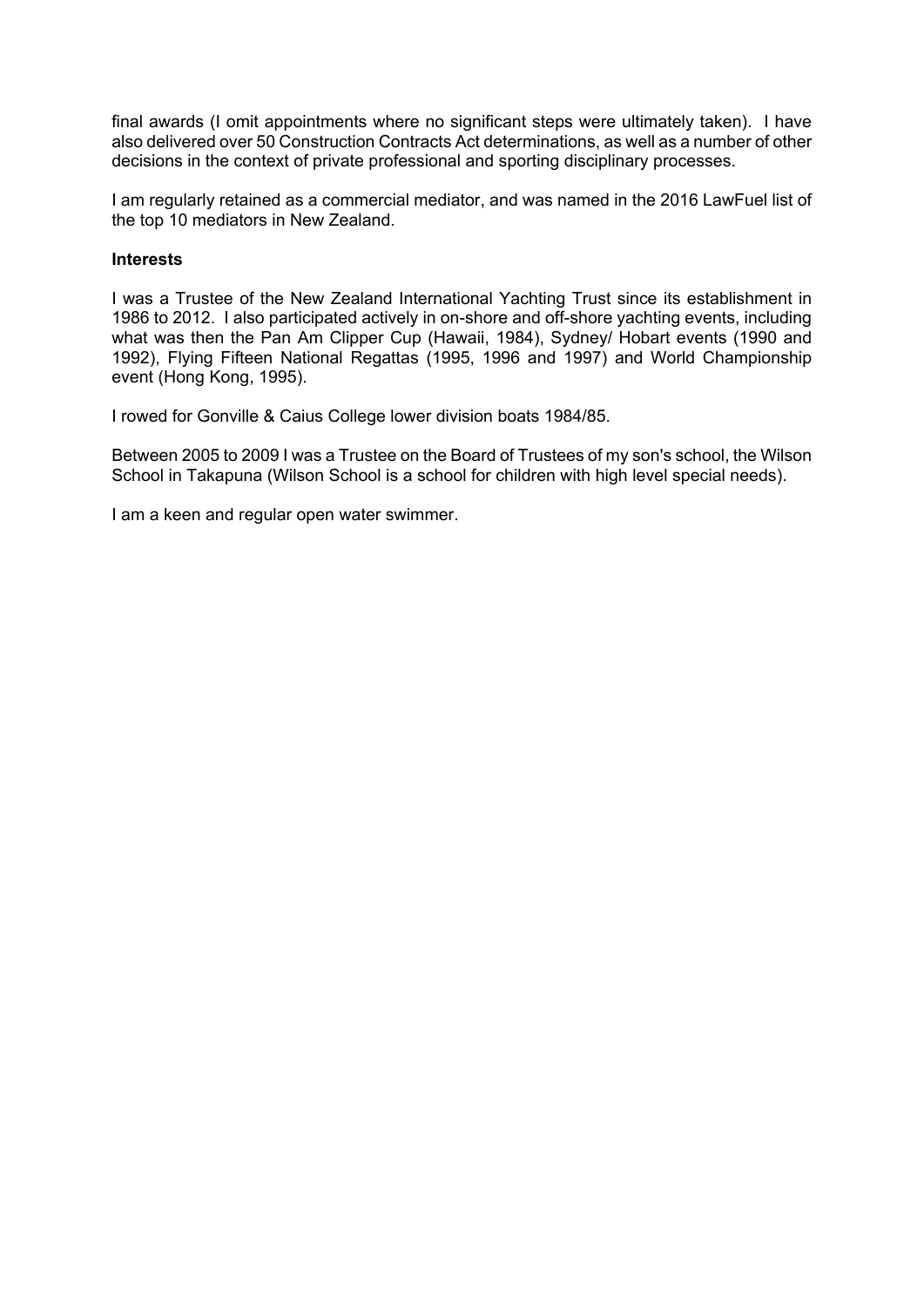# **Appendix: Advocacy work**

#### **Cases that have been reported or noted (chronological order; all High Court unless otherwise shown):1**

| Court/Proceeding                                                                        | <b>Notes</b>                                                                                                          |
|-----------------------------------------------------------------------------------------|-----------------------------------------------------------------------------------------------------------------------|
| T D Haulage v M K Hunt Foundation Ltd                                                   | Practice and procedure - discovery -                                                                                  |
| (1986) 1 PRNZ 668                                                                       | commercial sensitivity - whether inspection                                                                           |
|                                                                                         | to be allowed and on what terms (lead by Mr                                                                           |
| Scott v Sullivan (1986) 3 PRN 588                                                       | M S Cole)<br>procedure -<br>affidavit<br>Practice<br>and                                                              |
|                                                                                         | requirement for witness to be produced for                                                                            |
|                                                                                         | cross examination                                                                                                     |
| Allco Agencies Auckland Ltd v Naidoo                                                    | Employment law - confidential information -                                                                           |
| (1987) 2 NZELC 95,923                                                                   | trade secret                                                                                                          |
| Alderton & Kingston Nominees<br>Ltd v                                                   | Summary judgement - compliance with                                                                                   |
| MacDonald (1988) 1 PRNZ 550                                                             | rules - Rule $5$ - exercise of discretion -                                                                           |
|                                                                                         | issues of quantum                                                                                                     |
| v Festival Records<br>Retail<br>Tru<br>Tone<br>Marketing Limited [1988] 2 NZLR 352 (CA) | Commercial<br>law<br>Act<br>Commerce<br>$\overline{\phantom{0}}$<br>maximum retail pricing – standard of proof –      |
|                                                                                         | dominance in market – definition of market –                                                                          |
|                                                                                         | whether substantial lessening of competition                                                                          |
|                                                                                         | (lead by Mr R H Hansen, as he then was)                                                                               |
| Metropolitan Life Assurance Co of NZ v                                                  | Commercial law - application for interim                                                                              |
| Triple M Ltd (1989) 4 NZCLC 64,821                                                      | relief - Broadcasting Regulations 1977 (lead                                                                          |
|                                                                                         | by Mr R H Hansen, as he then was)                                                                                     |
| Kiwi Co-operative Dairies Ltd v Capital Dairy<br>Products Ltd (1989) 1 PRNZ 622         | Intellectual<br>injunction<br>property<br>$\overline{\phantom{m}}$<br>distributing milk product with Kiwi bird design |
|                                                                                         | and name - breach of trade mark - Fair                                                                                |
|                                                                                         | <b>Trading Act</b>                                                                                                    |
| Willems v Stars Corporation Ltd & Ors                                                   | Companies - injunction - sales to directors                                                                           |
| (1989) 5 NZCLC 66,113                                                                   | at alleged undervalue - oppression on                                                                                 |
|                                                                                         | minority                                                                                                              |
| R J Hay v Laurent Construction Ltd & Ors                                                | Contract - whether obligations discharged -                                                                           |
| (extract) (1990) 1 NZ ConvC 190,387<br>Phillips v Foster [1991] 3 NZLR 263 (CA)         | <b>Frustrated Contracts Act</b><br>Income tax - whether agreement illegal as                                          |
|                                                                                         | amounting to tax evasion - Fair Trading Act                                                                           |
| Stephens v Stephens [1991] 1 NZLR 633                                                   | Practice and procedure - costs against party                                                                          |
|                                                                                         | solicitor<br>Master<br>whether<br>and<br>had<br>$\overline{\phantom{m}}$                                              |
|                                                                                         | jurisdiction - Master's decision per incuriam                                                                         |
|                                                                                         | - Judicature Act - High Court Rules                                                                                   |
| Paerata Hotels Ltd v Dominion Breweries                                                 | Commercial law - arbitration - application                                                                            |
| Ltd; Portrose Investments Ltd v Dominion                                                | for stay (the Paerata case) and re scope of                                                                           |
| Breweries Ltd (1992) 5 TCLR 74<br>Arklow Investments v Wingate & Ors (1994)             | arbitration clause (the Portrose case)<br>Practice and procedure – security for costs                                 |
| 8 PRNZ 188                                                                              |                                                                                                                       |
| Greenpeace NZ Inc v Minister of Fisheries &                                             |                                                                                                                       |
| Ors [1995] 2 NZLR 463                                                                   | Contempt of Court – injunction to prevent<br>publication of article – observations as to                              |

This is not a complete list of all matters that I have been involved in; only those which have given rise to a decision that has either been reported or noted.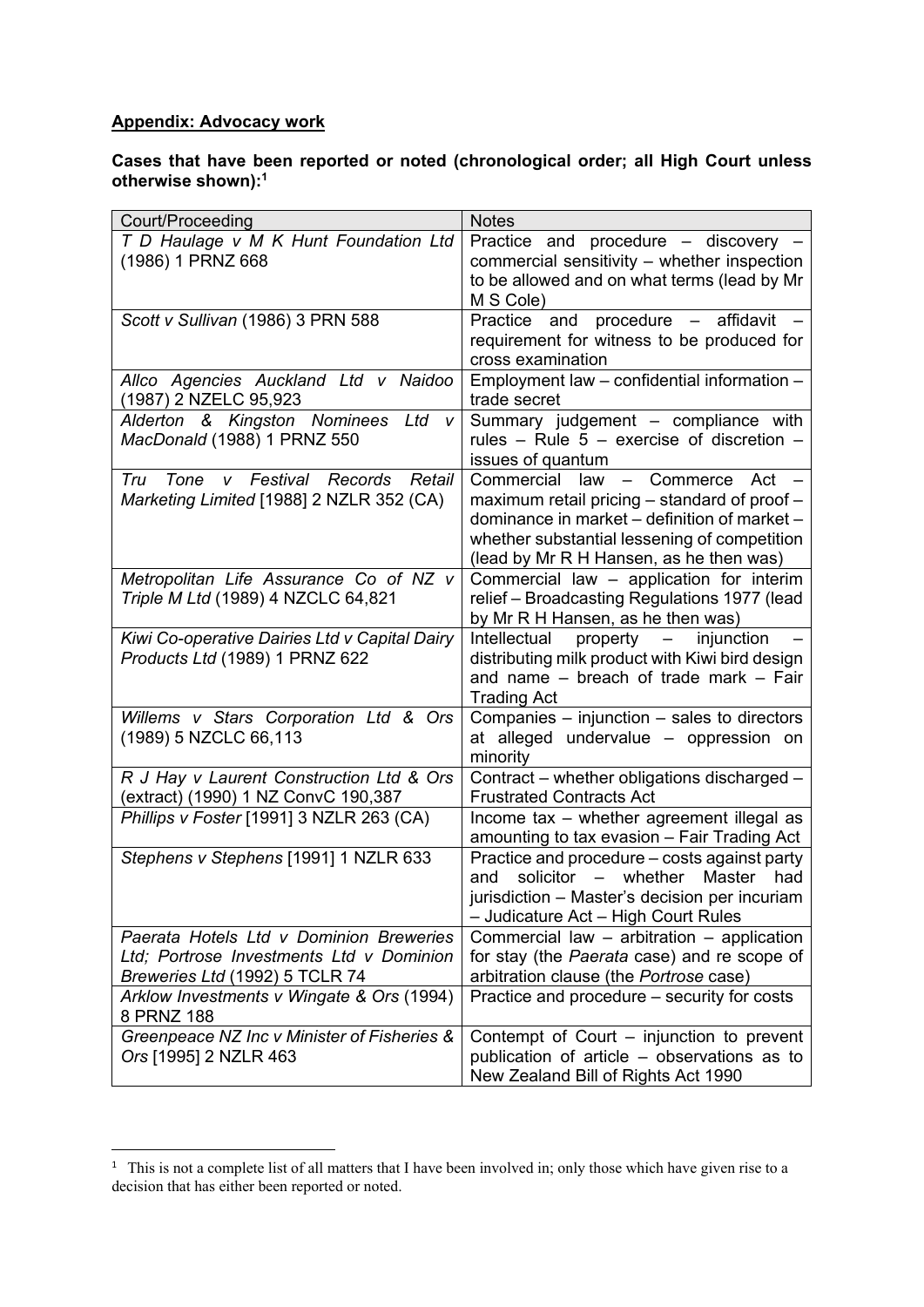| Kang v Hyundai Electronic Industries Co Ltd      | Summary judgment - foreign defendant in       |
|--------------------------------------------------|-----------------------------------------------|
|                                                  |                                               |
| (1996) 8 PRNZ 628 (CA)                           | New Zealand – protest to jurisdiction struck  |
|                                                  | out                                           |
| <b>Commerce Commission v Noel Leeming Ltd</b>    | Prosecution under Fair Trading Act - interest |
| [1986] DCR 311 (DC)                              | free promotions                               |
| Man O'War Station Ltd v Auckland City            | Public reserves and domains - land taken      |
| Council [1996] 3 NZLR 460                        | for defence purposes designated historic      |
|                                                  | reserve - whether easement is 'land' for      |
|                                                  | purposes of Reserves Act - surrender of       |
|                                                  | easement (lead by Mr A R Galbraith QC)        |
| Plumley v Ellis & Ors [1997] 2 NZLR 5790         | Arbitration - witness - power of High Court   |
|                                                  | to subpoena witness from Australia - taking   |
|                                                  | evidence by video link                        |
| Commerce Commission v Taylor Preston             | Commercial law - Commerce<br>Act              |
|                                                  |                                               |
| Ltd & Ors [1998] 3 NZLR 498                      | penalties – interpretation – ss 27, 30 and 80 |
|                                                  | Commerce Act                                  |
| <b>Commerce Commission v Taylor Preston</b>      | Commercial law - Commerce Act -               |
| Ltd & Ors (1998) 6 NZBLC                         | 'sentencing' - agreed penalties for anti-     |
|                                                  | competitive discussions endorsed              |
| Reid v Wilkins (1999) 13 PRNZ 119 (CA)           | Practice and procedure – whether appeal to    |
|                                                  | be dismissed for want of prosecution          |
| Auckland City Council v Man O'War Station        | Property law - indefeasibility of title -     |
| Ltd [2000] 2 NZLR 267                            | whether implied dedication defeated by        |
|                                                  | subsequent transfer of registered title (lead |
|                                                  | by Mr A R Galbraith QC)                       |
| Leaderbrand Produce Ltd v Primor Produce         | Breach of contract - estoppel - Fair Trading  |
| Ltd [2001] DCR 536 (DC)                          | Act                                           |
| Man O'War Station Ltd v Auckland City            | Practice and procedure $-$ bias $-$ whether   |
| Council [2001] 1 NZLR 552 (CA)                   | appearance of bias where appellate Judge      |
|                                                  | and trial witness known to each other (lead   |
|                                                  | by MR A R Galbraith QC)                       |
| Farrelly v Gruar [2001] NZFLR 212 (CA)           | Family law - de facto relationships -         |
|                                                  | constructive trust - direct and indirect      |
|                                                  |                                               |
|                                                  | contributions to relationship                 |
| Man O'War Station Ltd v Auckland City<br>Council | Judgment No 1: Judiciary – apparent bias      |
|                                                  |                                               |
| Judicial Committee of the Privy Council          | Judgment No 2: Highways and roads -           |
|                                                  | implied dedication - whether owner of land    |
| Judgment No 1 [2002] 3 NZLRT 577                 | had intention that road should be used by     |
| Judgment No 2 [2002] 3 NZLR 584                  | public as of right - Waiheke Island eastern   |
|                                                  | end roads (lead by Mr A R Galbraith QCV)      |
| Newman & Ors v Stone & Ors (2002)                | Contract - place where contract entered into  |
| NZCLC 103,514                                    | - issues as for forum non conveniens          |
| Jenkins v Dentists' Disciplinary Tribunal        | Dentist Disciplinary - name suppression       |
| [2002] NZAR 542                                  |                                               |

Cases which have been noted but – as far as I am aware – are not reported (I do not include matters that were not noted at all, or which were only listed in the Capital Letter):

- *Alexander v Markham & Partners* [1986] BCL 811, 809; [1987] NZLJ 55
- Nominated Securities Ltd & Anor v Chase Group Ltd & Ors [1986] BCL 756